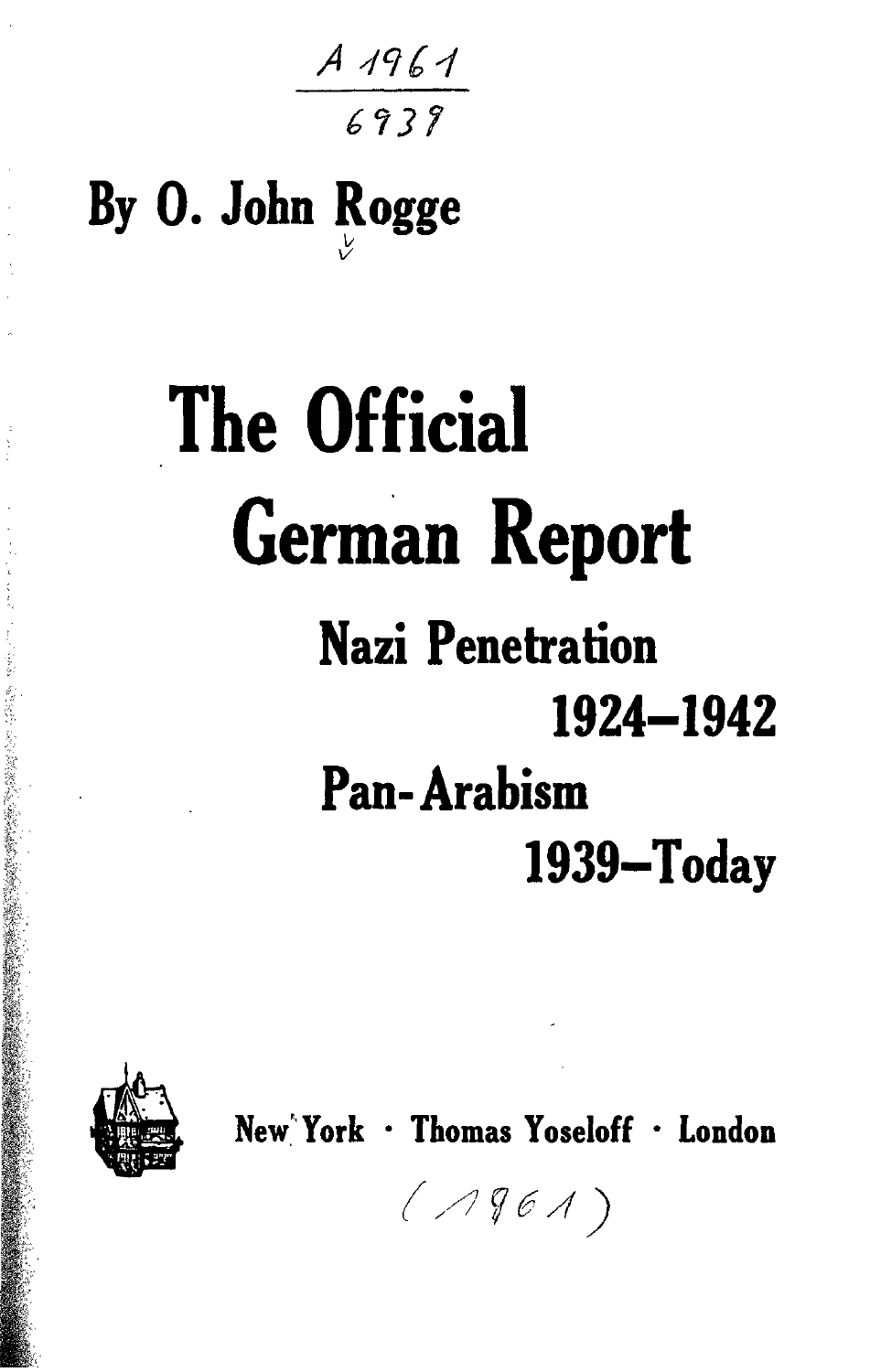## **Contents**

 $\overline{\phantom{0}}$ 

l,

 $\bar{z}$ 

ì, 

| Part I                  | The World-Wide Nazi Movement             |      |
|-------------------------|------------------------------------------|------|
|                         | An Anti-Semitic International            | 13   |
| $\mathbf 2$             | The Aryan Rings                          | 68   |
| $\overline{\mathbf{3}}$ | The Deluge                               | 83   |
| 4                       | Target America                           | 90   |
| Part II                 | Nazi Penetration 1924–1942               |      |
| 5                       | The German American Bund                 | 113  |
| 6                       | George Sylvester Viereck                 | 130  |
| 7                       | The Sedition Case                        | .173 |
| 8                       | German White Books Nos. 3 and 4          | 219  |
| 9                       | Karl H. von Wiegand                      | 233  |
| 10                      | The Biggest Single Scheme                | 238  |
| 11                      | Other 1940 Election Schemes              | 259  |
| 12                      | Viereck's Capitol Hill Squad             | 266  |
| 13                      | Charles A. Lindbergh                     | 274  |
| 14                      | General George Van Horn Moseley          | 284  |
| 15<br>٠                 | German and American Businessmen          | 288  |
| 16                      | Other American Collaborationists         | 300  |
| 17                      | Fellow Traveling in the State Department | 320  |
| 18                      | V-Men                                    | 325  |